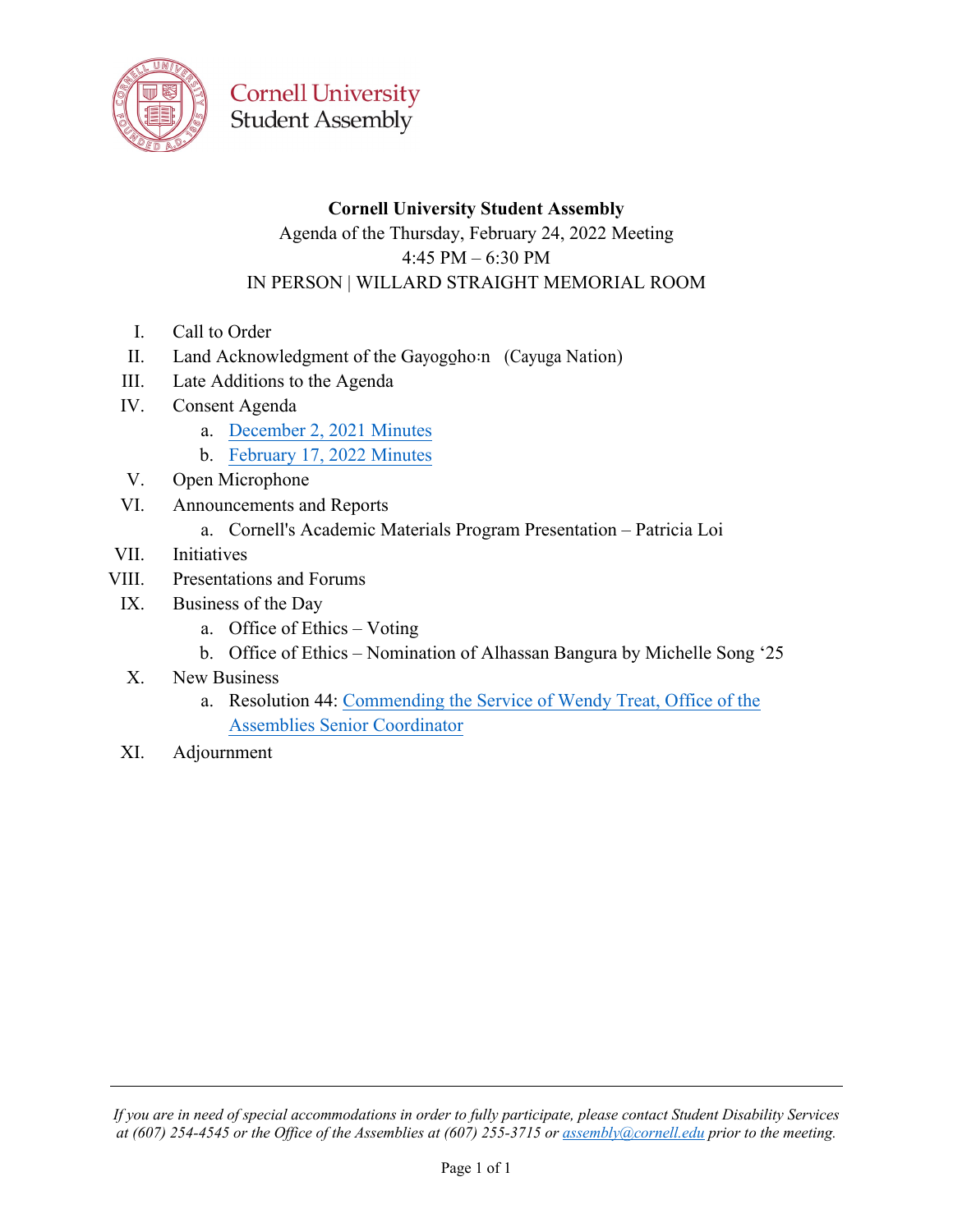

# **Cornell University Student Assembly**

### Minutes of the Thursday, December 2, 2021 Meeting (special) 8:30 PM – 8:45 PM Memorial Room, Willard Straight Hall

### **I. Call to Order & Roll Call**

- a. A. Ononye called the meeting to order at 8:33 pm (EST).
- b. Roll Call
	- i. *Members Present [18]*: M. Baker, D. Cady, P. Da Silveira, D. Eisman, A. Gleiberman, P. Gronemeyer, A. Juan, C. León, B. Luckow, J. Mullen, A. Ononye, N. Overton, N. Reddy, L. Smith, C. Tempelman, V. Valencia, A. Williams, E. Yan
	- ii. *Members Absent [11]*: J. Bansah, D. Ilango, J. Jiang, J. Kim, A. Lampert, Y. Logan, M. Louis, L. Lu, K. Santacruz, M. Song, H. Wade

### **II. Land Acknowledgement of the Gayogo̱hó꞉nǫ (Cayuga Nation)**

a. Cornell University is located on the traditional homelands of the Gayogono no' (the Cayuga Nation). The Gayogohó: no' are members of the Haudenosaunee Confederacy, an alliance of six sovereign Nations with a historic and contemporary presence on this land. The Confederacy precedes the establishment of Cornell University, New York State, and the United States of America. We acknowledge the painful history of Gayogohó:no' dispossession and honor the ongoing connection of the Gayogohó:no' people, past and present, to these lands and waters.

#### **III. Business of the Day**

- a. Resolution 37 Recommendation for the 2022-2024 Student Activity Fee
	- i. Motion to allow Vice President of Finance and Chair of Appropriations Committee V. Valencia and Student Assembly President A. Ononye to not recuse themselves from voting  $-\frac{approved}{approved}$  by a vote of 15-0-2
	- ii. Motion to vote on the resolution via a roll call vote motioned and seconded. Resolution approved by a vote of 15-3.
		- 1. M. Baker Yes
		- 2. D. Cady Yes
		- 3. P. Da Silveira Yes
		- 4. D. Eisman No
		- 5. A. Gleiberman No
		- 6. P. Gronemeyer Yes
		- 7. A. Juan Yes
		- 8. C. León Yes
		- 9. B. Luckow Yes
		- 10. J. Mullen Yes
		- 11. A. Ononye Yes
		- 12. N. Overton Yes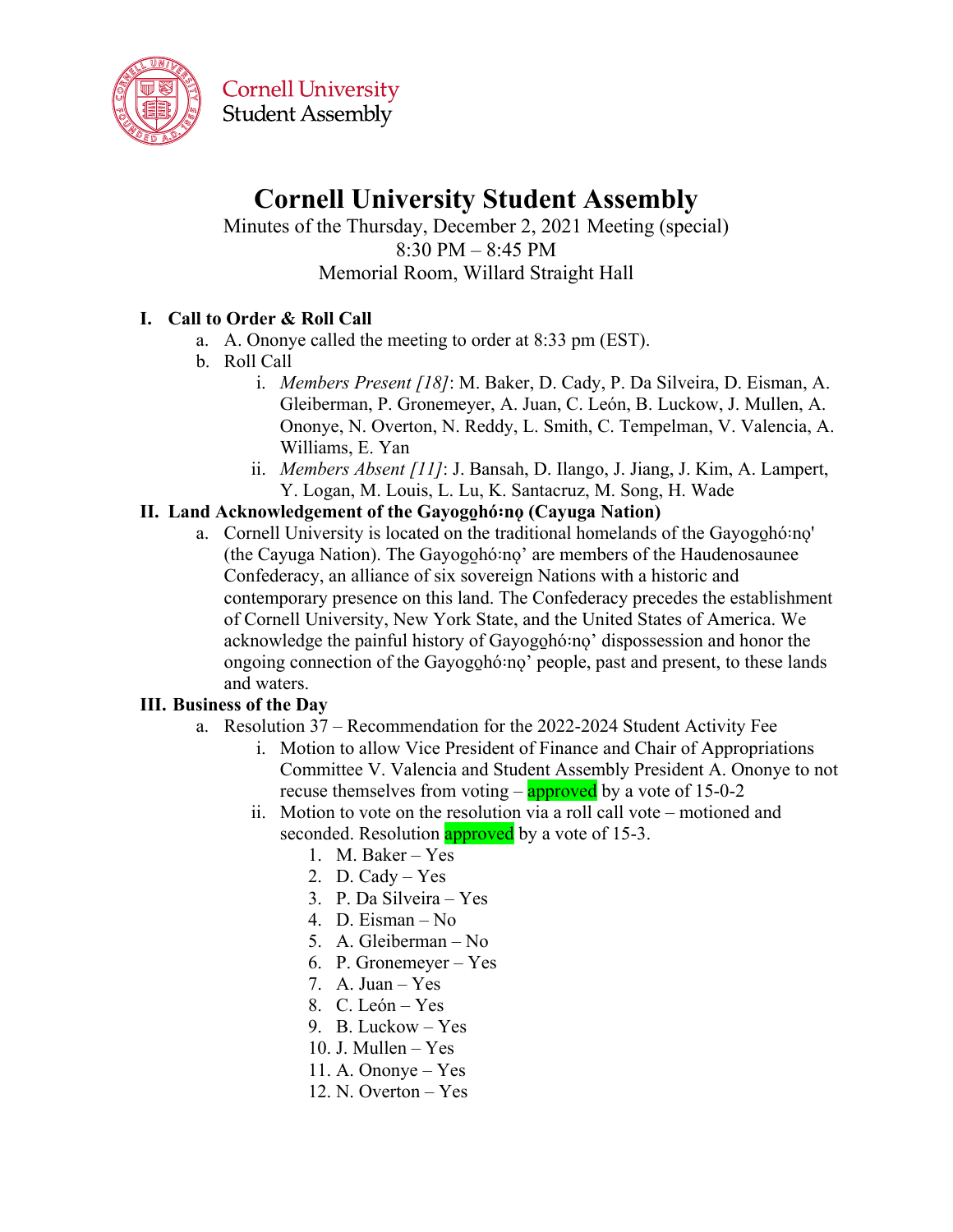

13. N. Reddy – Yes 14. L. Smith –  $Yes$ 15. C. Tempelman – Yes 16. V. Valencia – Yes 17. A. Williams – Yes 18. E. Yan - No

### **IV. Adjournment**

a. A. Ononye adjourned the meeting at 8:43pm.

Respectfully Submitted, *Wendy Treat* Senior Coordinator, Office of the Assemblies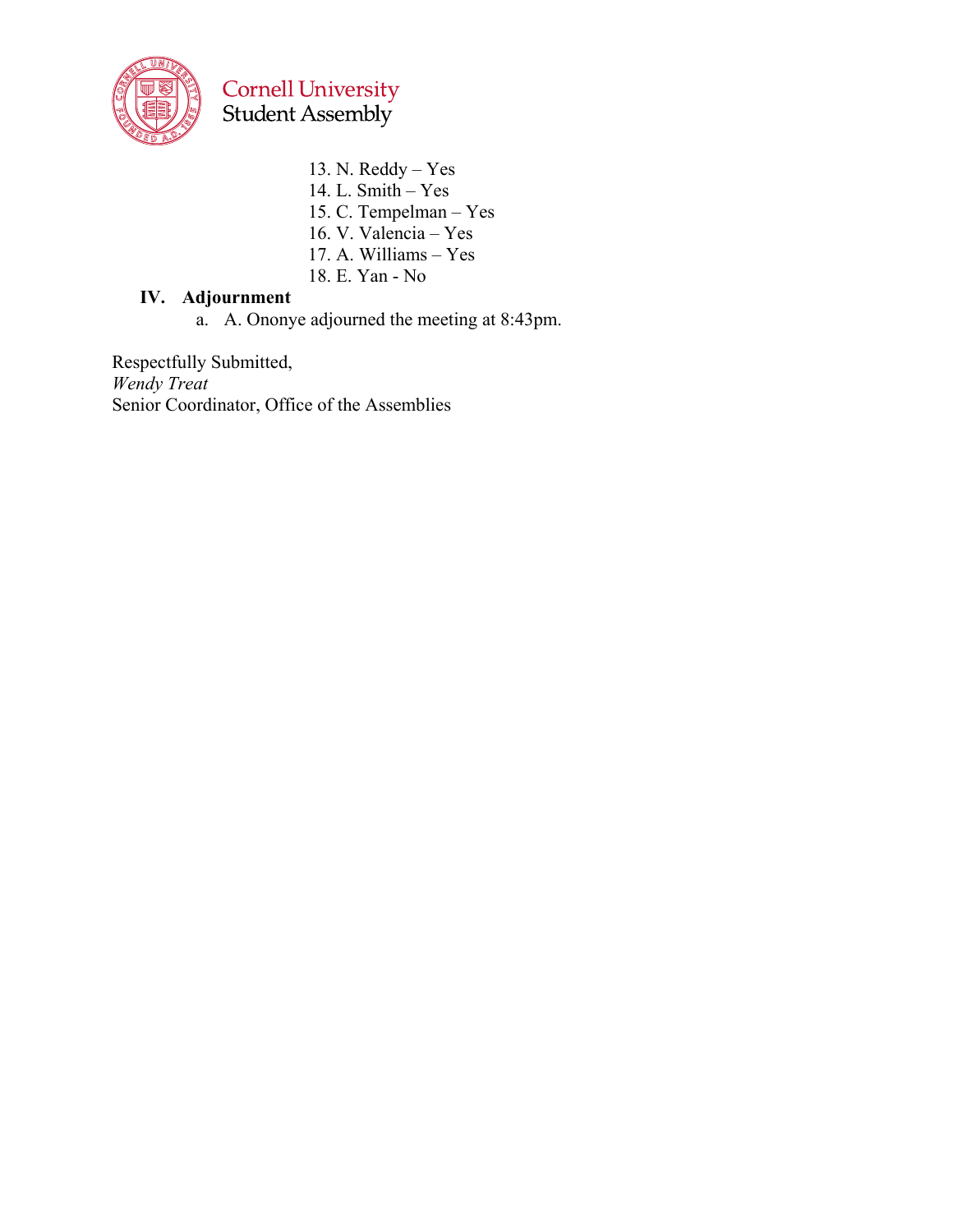

# **Cornell University Student Assembly**

Minutes of the Thursday, February 17, 2022 Meeting 4:45 PM – 6:30 PM IN PERSON | WILLARD STRAIGHT MEMORIAL ROOM

### **I. Call to Order & Roll Call**

- a. A. Ononye called the meeting to order at 4:48 PM (EST).
- b. Roll Call
	- i. *Members Present: J. Bansah, D. Cady, P. DaSilveira, D. Eisman, A. Gleiberman, D. Ilango, J. Jiang, A. Juan, A. Lampert, C. Leon, L. Lu, J. Mullen, N. Overton, N. Reddy, K. Santacruz, L. Smith, M. Song, V. Valencia, A. Williams, E. Yan, A. Ononye, D. Hernandez, P. Gronemeyer, C. Tempelman*
	- ii. *Members Absent: M. Baker, J. Kim, Y. Logan, M. Louis, B. Luckow*

#### **II. Land Acknowledgement of the Gayogo̱hó꞉nǫ (Cayuga Nation)**

a. President Ononye delivered the Land Acknowledgement.

#### **III. Late Additions to the Agenda**

- a. J. Jiang motioned to add R42: Establish Feb 21<sup>st</sup> as the US-China Friendship Day at Cornell to the agenda. Motion passed by a majority vote of  $21 - 0 - 2$ .
- b. J. Mullen motioned to add R43: Proposed Charter Amendment To The Process of Conducting Referenda to the agenda. Motion passed by a majority vote of  $22 - 0 - 1$ .
- c. V. Valencia motioned to add an announcement regarding the Special Projects funding request that was approved by the executive committee on February  $15<sup>th</sup>$ , 2022. Motion passed by unanimous consent.

#### **IV. Consent Agenda**

- a. Approval of prior meeting minutes
	- i. February  $10^{th}$ , 2022 Minutes.
	- ii. Motion to approve the minutes. Minutes were **approved** by unanimous consent.

#### **V. Open Microphone**

- a. Amerdeep Passananti, a freshman living in Low-rise 7 in Cornell University's North Campus came to the Student Assembly with concerns regarding the burst of a pipe in the residential building on Tuesday, February  $15<sup>th</sup>$ .
	- i. A. Passananti informed the SA that the entire suite's goods were damaged and that the students had a poor experience while trying to contact the Cornell Housing Office.
	- ii. A. Passananti presented to the SA the following complaints:
		- 1. The rooms were inaccessible to the students.
		- 2. Cornell has not provided adequate housing, which resulted in students resorting to sleeping in friends' rooms, resulting in A. Passananti sleeping for only 2 hours a night.
		- 3. A. Passananti requested that Cornell gives alternative housing.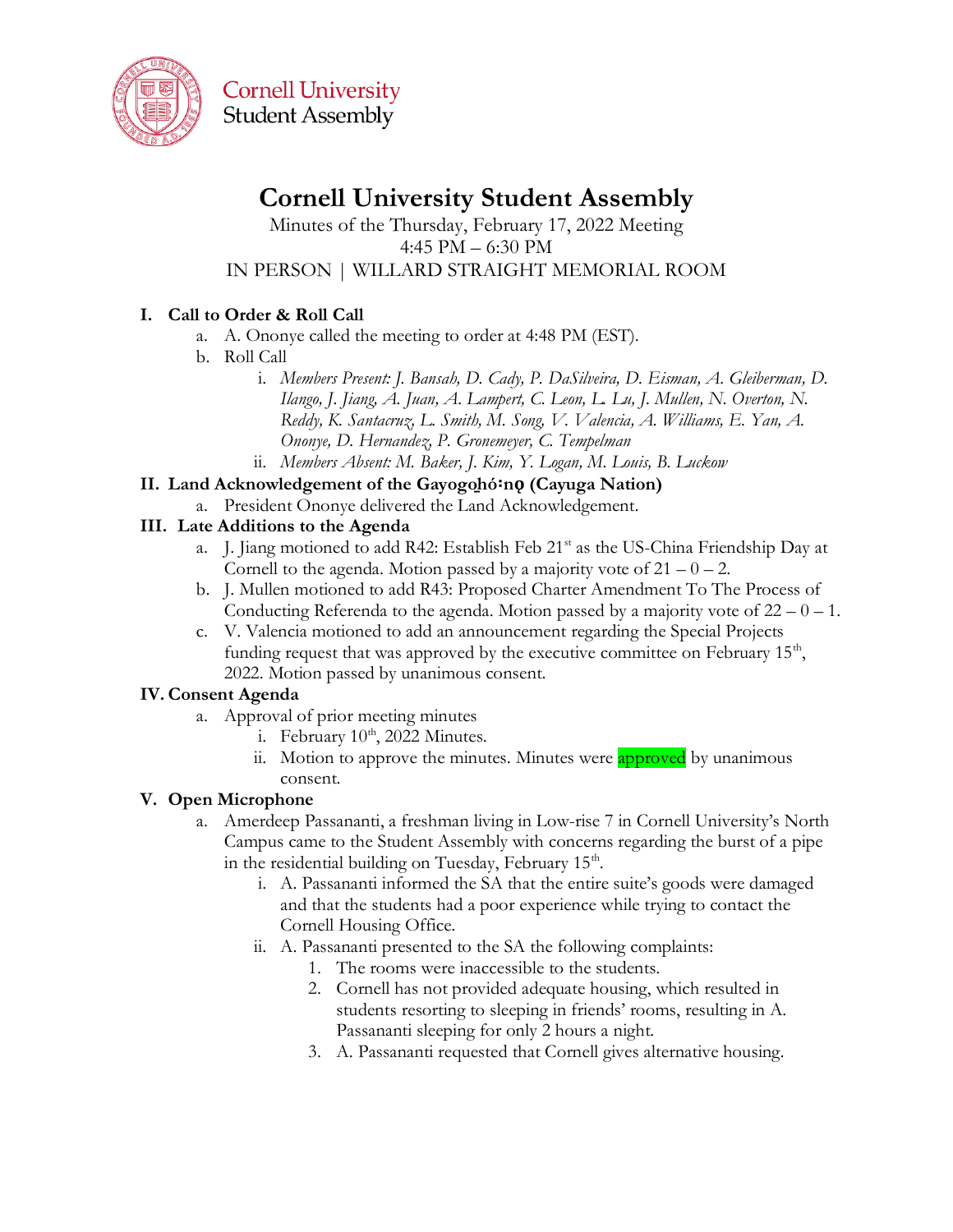

- iii. A. Passananti furthermore affirmed that no compensation was provided for damaged items and that the suite was being tested for lead and copper from the radiation of the pipe explosion.
- iv. A. Ononye thanked A. Passananti for attending and asserted that the SA will work with students to receive support from the Cornell Housing Office.
- v. D. Cady inquired on what processes were taken and how the students' experiences have been.
	- 1. A. Passananti affirmed that when asking the RAs, they received no definite answers, and the Cornell Housing Office took hours to respond and did not provide sufficient replies.
- vi. M. Song thanked A. Deep for coming to the SA and affirmed that she was appalled by the situation and reechoed how no student should have to worry about lead exposure, homelessness for housing they are paying for, nor sleeping two hours a night out of their own free will.
- vii. J. Mullen inquired on whether housing is still being paid for and A. Passananti affirmed that they are still paying full price for student housing.
- viii. L. Smith affirmed that he is interested in what VP Lombardi has to say, and furthermore iterated his disappointment in the Cornell Housing Office and the fact that the university does not take accountability for such occurrences, especially with the harsh housing contracts.
- ix. VP Lombardi first and foremost apologized to A. Passananti for the occurrence and furthermore affirmed that the university has added money to students' laundry cards, provided alternative housing by email, and that the lead testing is merely a rumor. VP Lombardi assured he with be in contact with more information as it is made available.
- x. A. Ononye thanked A. Passananti and requested for him to update the SA on any of the students' needs.

### **VI. Announcements and Reports**

- a. OSGR New Directors Approval Maggie Peng
	- i. M. Peng echoed her excitement to be in presence at the SA and announced the New Directors for the OSGR.
	- ii. The New Directors for the OSGR are Maggie Peng as Director of the OSGR, Kannah Greer as Director of Federal Relations, and Elizabeth Ehl as Director of Local Relations.
	- iii. M. Peng affirmed her excitement for new leadership and that it will be a positive move forward.
	- iv. A. Williams motioned to approve the new directors' positions. Positions were **approved** by unanimous consent.
- b. Office of Ethics Nominations
	- i. P. DaSilveira and A. Gordon, Office of Ethics Nominee from the February  $10<sup>th</sup>$  SA meeting, approached the floor to answer questions.
	- ii. A. Gordon has been in contact with current Office of Ethics representatives, and they are excited to work alongside him.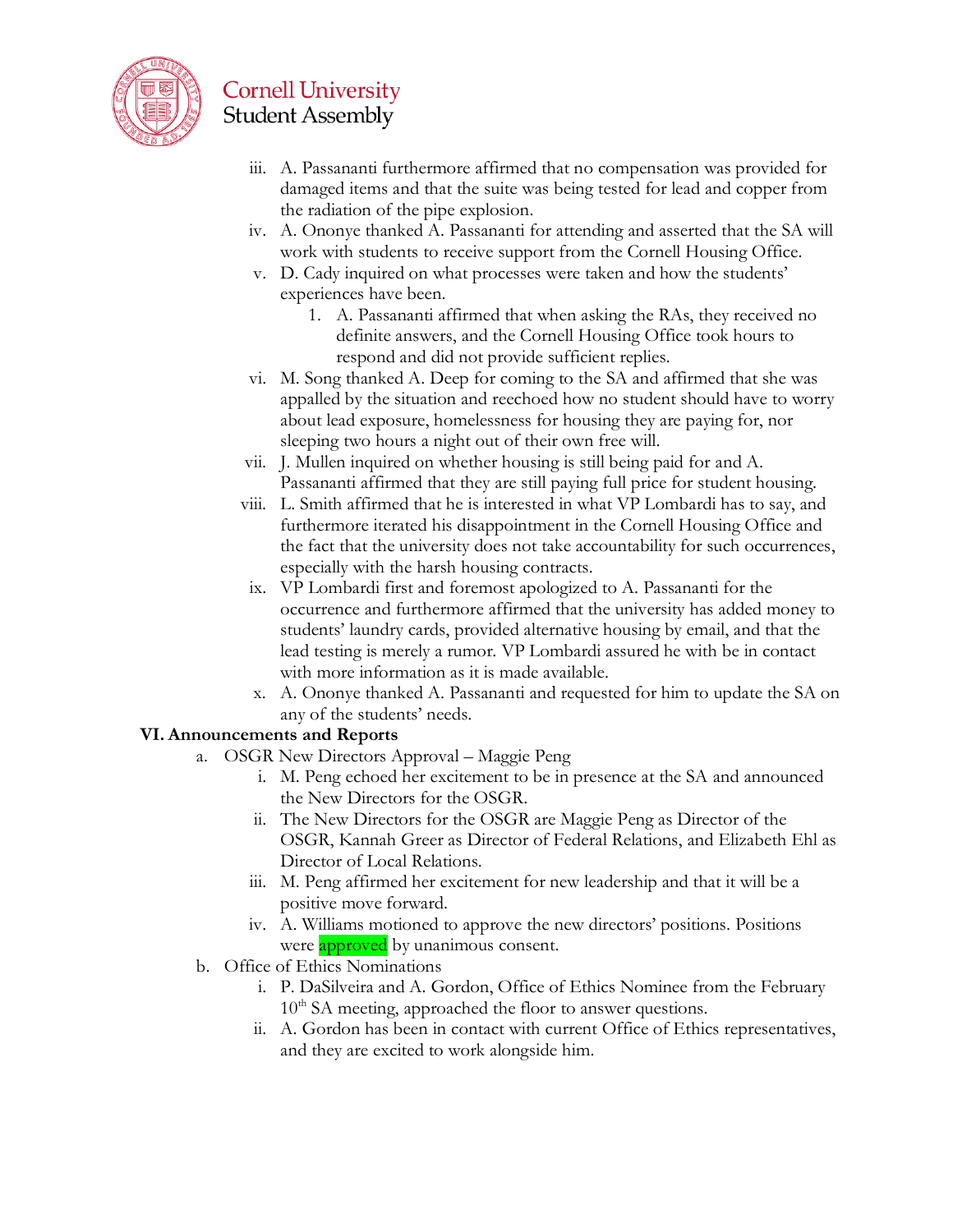

- 1. Office of Ethics Representatives attended the SA meeting and affirmed excitement for A. Gordon to join the office and echoed that he is qualified for the position.
- iii. D. Eisman motioned to move into voting. Motioned to vote passed by a vote of  $22 - 0 - 1$ .
- iv. Aidan's nomination to the Office of Ethics **passed** by a vote of  $22 0 1$ .
- v. P. DaSilveira presented Keira Gill as a nominee for the Office of Ethics.
- vi. K. Gill has experience in writing rules as she helped write the ruleset for hybrid learning in her high school, which would be helpful in writing the Office of Ethic's new rules for the Student Assembly's Code of Ethics.
- vii. K. Gill is a freshman and would be able to remain in the Office of Ethics for years to come.
- viii. L. Smith inquired on why K. Gill would like to join the Office of Ethics as opposed to the Student Assembly, as one cannot join both simultaneously.
	- 1. K. Gill affirmed that she would like to start out with the Office of Ethics and possibly branch out from there.
	- ix. D. Eisman motioned to table nomination to the following meeting. Nomination was tabled by unanimous consent.
- c. V. Valencia announced the approval of the Special Projects Funding Request for the State of the Pod Podcast by the executive committee on February  $15<sup>th</sup> 2022$  by a vote of  $3 - 1 - 2$ .
	- i. D. Eisman inquired on whether the organization was already approved for tax exemption.
		- 1. A. Williams affirmed that they are still waiting on an approval for tax exemption.
	- ii. A. Williams extended her appreciation to the SA executive committee for their support with the special project.
- d. D. Cady announced his interest in working on a resolution to improve Cornell University's communication of community threats to students and to improve the response alerts, such as with the recent bomb threats.

### **VII. Initiatives**

### a. No initiatives were presented.

### **VIII. Presentations and Forums**

a. No presentations and forums were presented.

### **IX.Business of the Day**

### **X. New Business**

- a. R42: Establish Feb 21<sup>st</sup> as the US-China Friendship Day at Cornell University was presented by J. Jiang, J. Mullen, L. Lu, and E. Yan.
	- i. Feb 21<sup>st</sup> is the anniversary of the first time a US president visited China.
	- ii. J. Jiang affirmed that it is not a political resolution, but rather aims to build a friendship between American and Chinese students at Cornell University.
	- iii. President Pollack will not be writing the letter, but rather Co-signers, and SA members are encouraged to sign it.
	- iv. J. Mullen echoed J. Jiang's point of emphasizing friendship rather than hate, especially during the COVID-19 pandemic.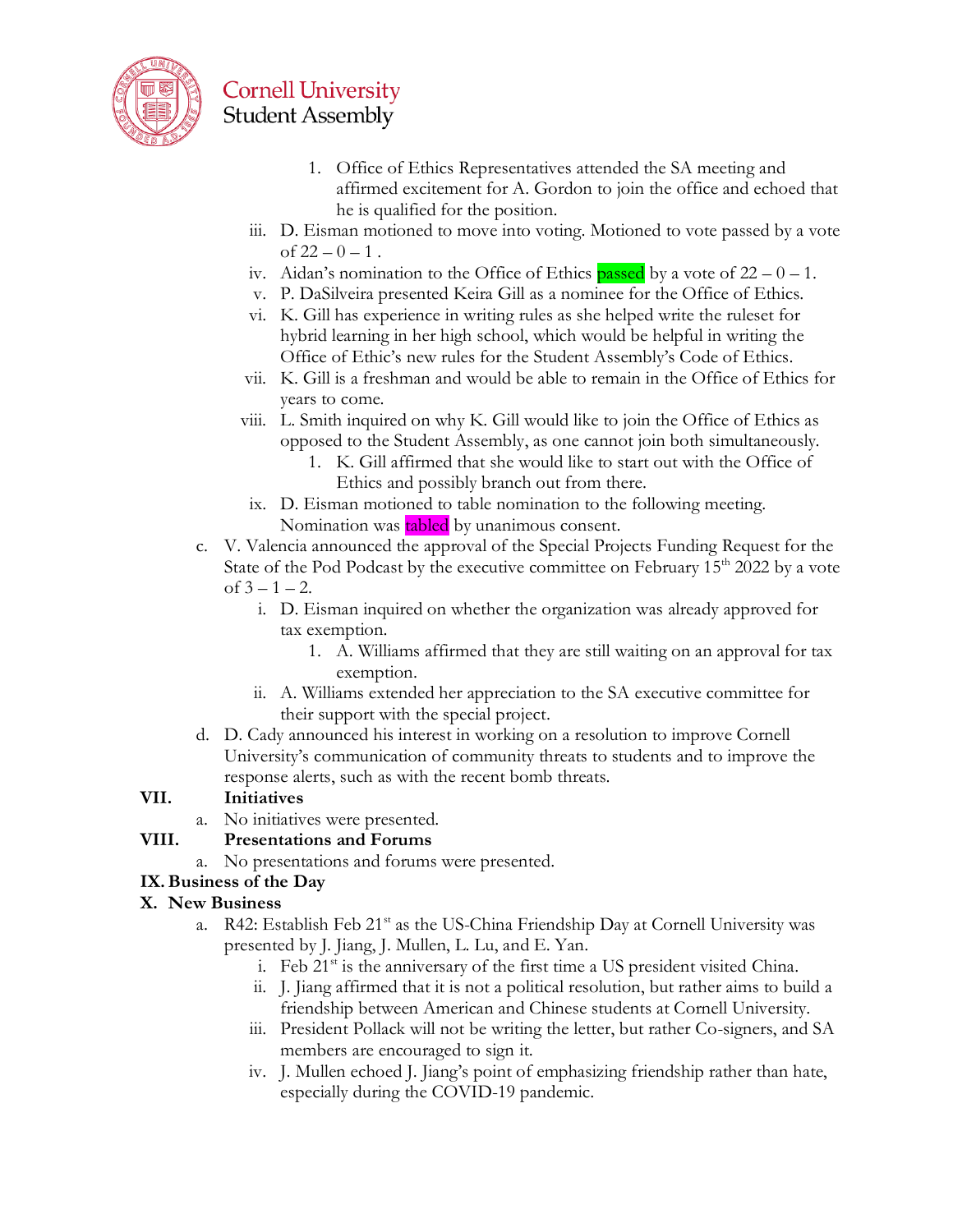

- v. C. Templeman inquired on whether a letter is necessary to further this cause. 1. J. Jiang replied that the letter makes the day officially recognized.
- vi. A. Ononye inquired about how the new position will work in accordance with the SA bylaws, and furthermore if the position will be continuous and only be open to Chinese American Students.
	- 1. J. Jiang stated that this position is crucial since President Pollack will not be writing the letter.
	- 2. J. Jiang furthermore affirmed the position is open to all nationalities, and that is furthermore encouraged.
	- 3. A. Ononye questioned whether the resolution truly needs this position, as this would be a change to the bylaws.
	- 4. J. Jiang proposed making an amendment to the resolution and splitting the resolution into two resolutions.
- vii. Representative motioned to strike lines 37 to 42 from the resolution. Amendment passed by unanimous consent.
- viii. D. Eisman motioned to amend lines 43 to 47 of the resolution by removing "ambassador" and adding that the letter will be sent by the "sponsors and endorsed by the SA". Amendment passed by unanimous consent.
- ix. Motion to amend line 4 by striking "US China student ambassador appointment". Amendment passed by unanimous consent.
- x. D. Cady expressed his concern regarding the fact that President's Day is also held on February  $21<sup>st</sup>$  and is a federal holiday.
	- 1. D. Cady affirmed his support for celebrating relationships, but that this specific resolution is not the way to do it and suggested opening the door to other dates.
	- 2. J. Jiang affirmed that February  $21^{st}$  is an important day since it is the  $50<sup>th</sup>$  anniversary for the US President's first visit to China.
- xi. D. Eisman agreed with D. Cady that the date should be moved and inquired whether any other activities will be conducted as part of this day in addition to the letter.
	- 1. J. Jiang affirmed that recognizing the day first is important in order to then work on more activities.
- xii. A. Lampert motioned to table the resolution to make amendments and bring it to the table at a later date. Resolution was tabled by a vote of  $15 - 5 - 3$ .
- b. R43: Proposed Charter Amendment To The Process of Conducting Referenda was presented by J. Mullen.
	- i. J. Mullen affirmed the importance of updating the referenda process as it is not concise and clear and expressed openness to friendly amendments.
	- ii. J. Mullen expressed that the major changes in the resolution included reflecting the voting procedure on the method being used in that specific year such as digital or hybrid.
	- iii. J. Mullen expressed that the SA voting procedure for referenda was not clear.
	- iv. J. Mullen motioned for a friendly amendment to lines 64 to 68 by changing " $3\%$ " to " $5\%$ " and " $6\%$ " to " $8\%$ ". Amendment passed by unanimous consent.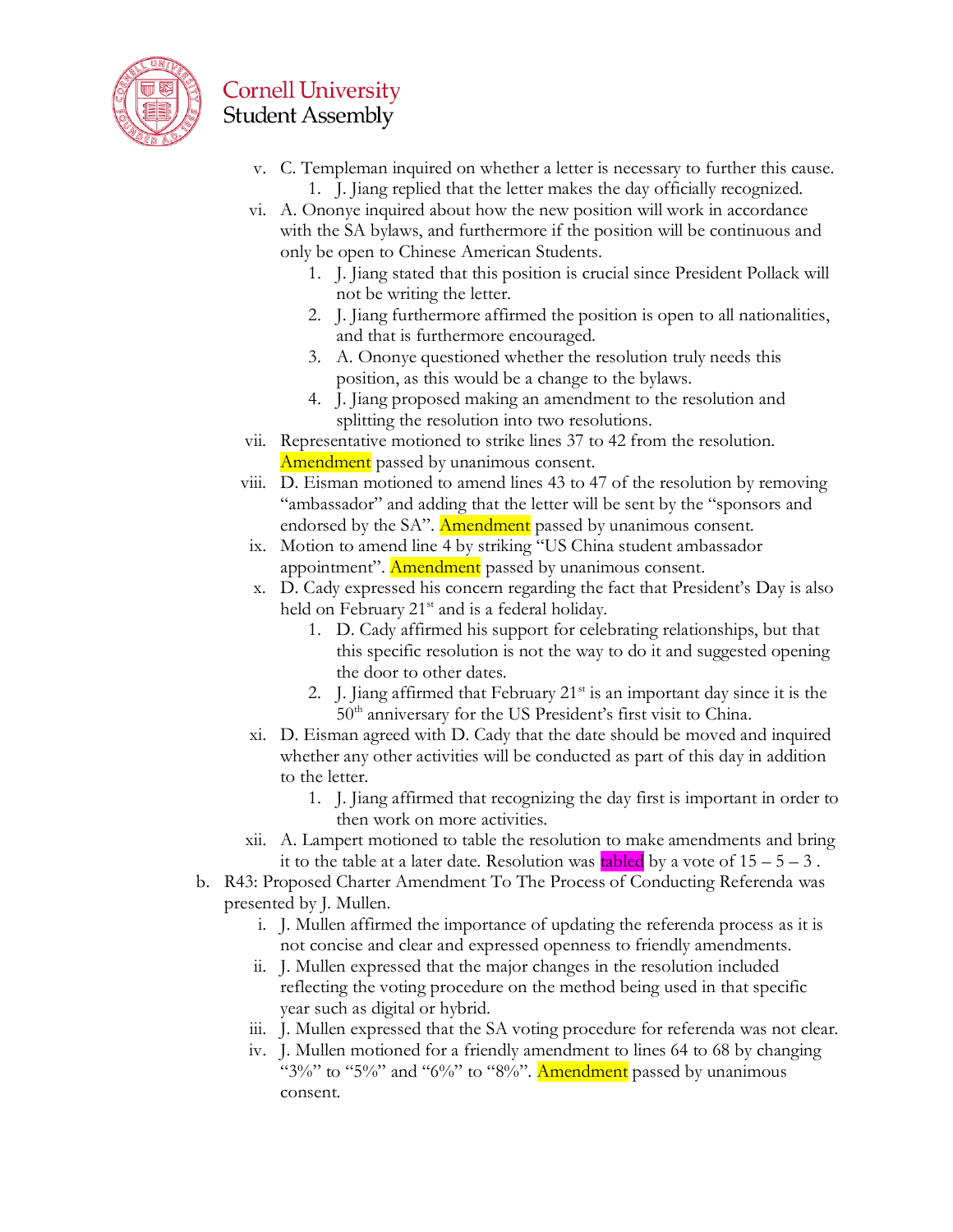

- v. L. Smith inquired on if the changes are truly designed to make referenda easier to present to the table at the SA.
	- 1. J. Mullen stated that previously the rules of the SA voting were unclear, including the rule of presenting 10% of the student population in the case that the referendum does not pass by a 2/3 vote.
	- 2. J. Mullen affirmed that these changes make the referenda more streamlined.
- vi. Motion to table resolution. Resolution was tabled by unanimous consent.
- c. A. Ononye delivered VP Lombardi's announcement by email on the housing situation in low-rise 7.
	- i. VP Lombardi assured that alternative housing emails were sent out, and money was placed in the students' laundry cards.

### **XI.Adjournment**

a. A. Ononye adjourned the meeting at 6:17 PM (EST).

Respectfully Submitted, *Jana Alzayer*  Clerk of the Student Assembly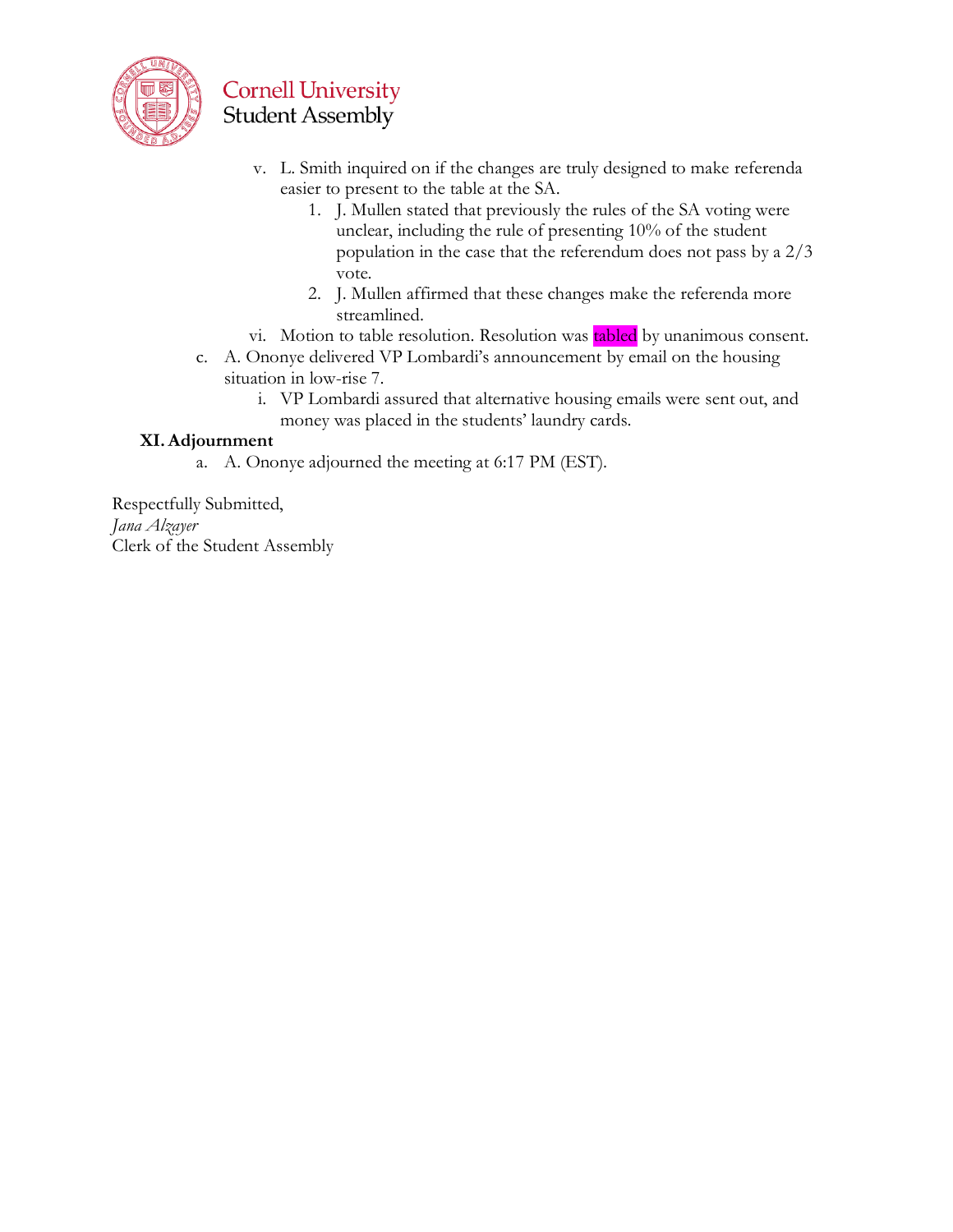

# **Resolution 44:** Resolution Commending the Service of Wendy Treat, Office of the Assemblies Senior Coordinator *Abstract:* In her role as Senior Coordinator, Wendy Treat has served the Cornell Office of Assemblies for the past two years. In that time, Wendy has specifically served the Cornell Student Assembly and has provided this body with direct support. This resolution commends Wendy for her dedication and continued service to the Cornell community. *Sponsored by: Reviewed by:* Executive Committee, 02/23/2022, 4-0-2 *Type of Action*: Recommendation *Originally Presented:* 02/23/2022 *Current Status:* Current Status **Whereas** Wendy Treat has served the Office of the Assemblies for the past two years and has served the Cornell community for over 30 years. **Whereas,** in that time Wendy has been invaluable to the operation of the Student Assembly. **Whereas** Wendy has been a great asset to the Office of the Assemblies and a great ambassador for shared governance at Cornell University. **Whereas** this body is indebted to Wendy's service, dedication, and care and will deeply miss her presence. **Whereas** this identical resolution was passed through the GPSA, sponsored by President Preston R. Hanley and Executive Vice President Damien R. Sharp **Be it therefore resolved,** that the Cornell Student Assembly commends Wendy Treat for her dedication and service to this Assembly and continued service to the Cornell community. Respectfully Submitted, Anuli Ononye